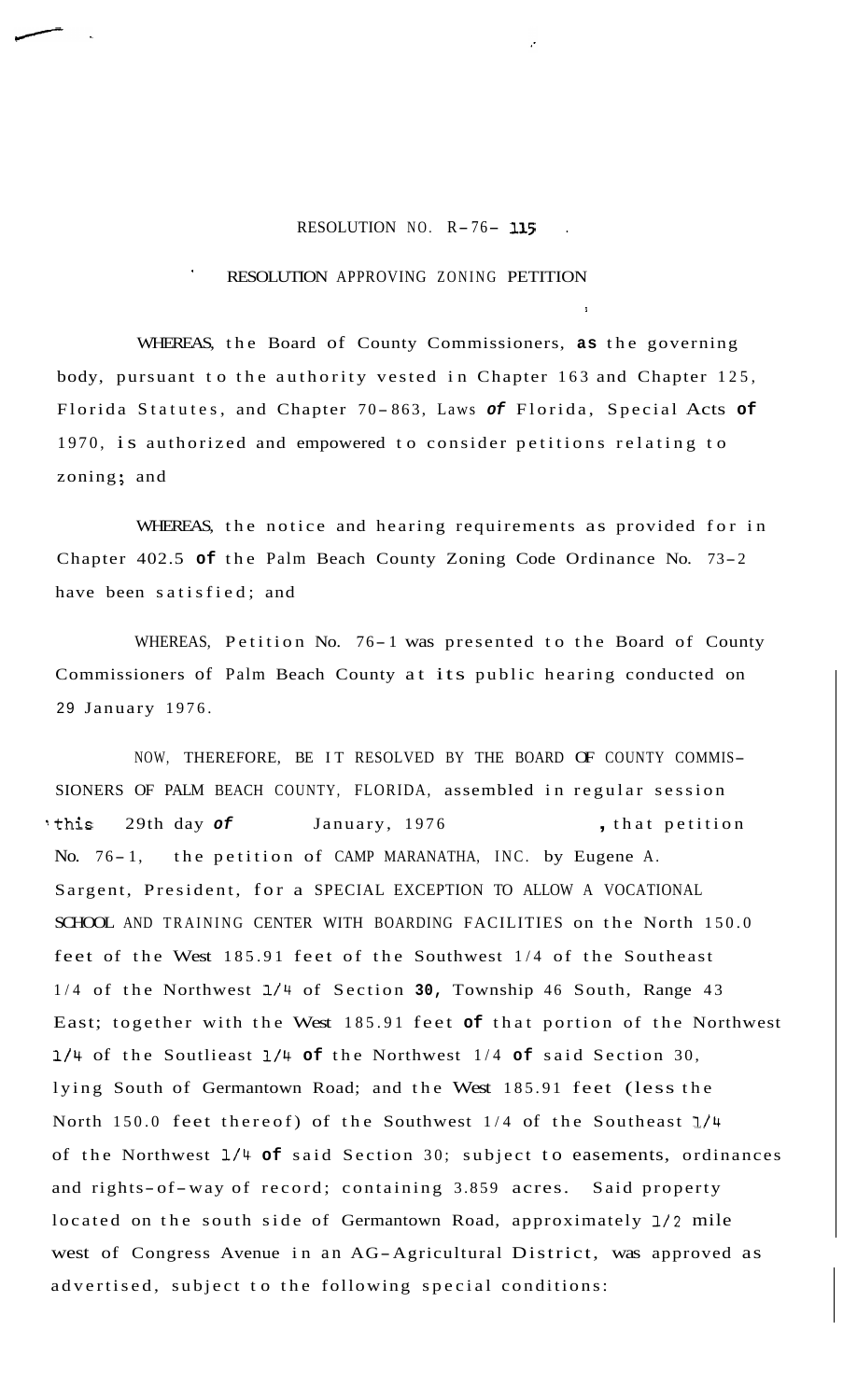Special Exception shall expire in ten **(10)** years, however, **a** petition requesting an extension for additional time may be filed for consideration by the Commissioners.

Commissioner **Weaver** , moved for approval *of* the petition. The motion was seconded by Commissioner Culpepper, and upon being put to **a** vote, the vote was as follows:

| E.W. Weaver         | <b>Yes</b> |
|---------------------|------------|
| Lake Lytal          | No         |
| Robert F. Culpepper | Yes        |
| Robert C. Johnson   | <b>Yes</b> |
| William Medlen      | <b>Yes</b> |

The foregoing resolution was declared duly passed and adopted this 10th day of February , 19.78, confirming action of 29 January 1976.

> PALM BEACH COUNTY, FLORIDA BY ITS BOARD OF COUNTY COMMISSIONERS

JOHN B. DUNKLE, Clerk

Clerk Deputy  $\frac{1}{2}$ .

**APPROVED AS TO** FORM **AND** , **LEGAL** SUFFICIENCY  $M$  sun  $L$ .

COUNTY ATTORNEY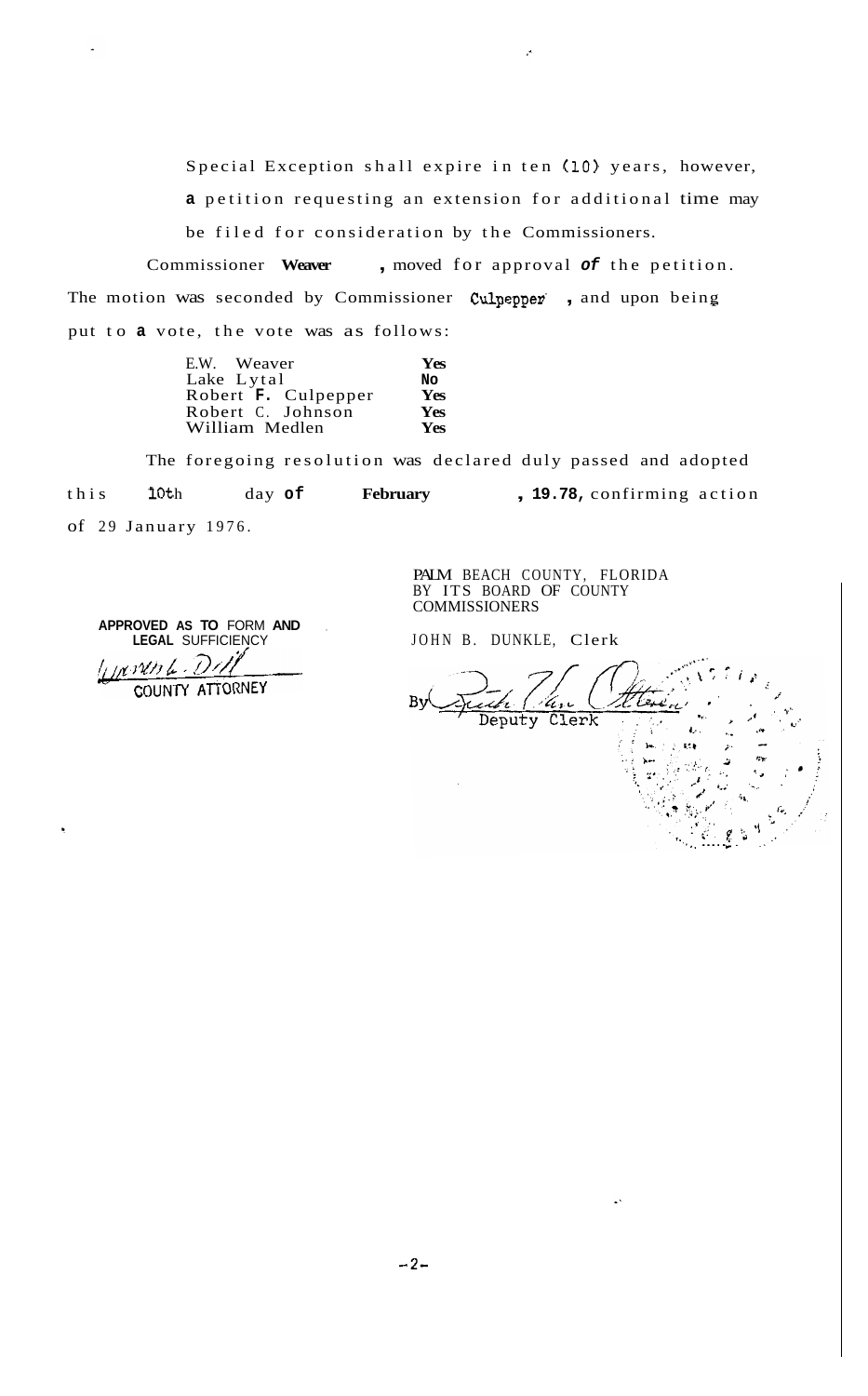## RESOLUTION NO. R-76-116

## RESOLUTION APPROVING ZONING PETITION

WHEREAS, the Board of County Commissioners, **as** the governing body, pursuant to the authority vested in Chapter 163 and Chapter 125, Florida Statutes, and Chapter 70- 863, Laws of Florida, Special Acts of 1970, is authorized and empowered to consider petitions relating to zoning; and

WHEREAS, the notice and hearing requirements as provided for in Chapter 402.5 of the Palm Beach County Zoning Code Ordinance No. 73- <sup>2</sup> have been satisfied; and

WHEREAS, Petition No. 76-2 was presented to the Board of County Commissioners of Palm Beach County at its public hearing conducted on 29 January 1976.

NOW, THEREFORE, BE IT RESOLVED BY THE BOARD OF COUNTY COMMIS-SIONERS OF PALM BEACH COUNTY, FLORIDA, assembled in regular session this 29th day of January, 1976 , that petition . No. 76-2, the petition of BURGER KING CORPORATION by Tim Purpura, Agent, for the REZONING, FROM CN-NEIGHBORHOOD COMMERCIAL DISTRICT TO CG-GENERAL COMMERCIAL DISTRICT AND THE FURTHER SPECIAL EXCEPTION TO ALLOW A DRIVE-IN RESTAURANT on the South 150' feet of the North 300 feet of Tract 103, Model Land Company Subdivision, in Section 20, Township 44 South, Range 43 East, as recorded in Plat Book 5, page 79; less the West 35 feet thereof for State Road right-of-way. Said property Idcated on the east side of Congress Avenue (S.R. 807), approximately 300 feet north of 2nd Avenue North, was approved as advertised, subject to the following special conditions:

> '1. Developer shall construct a left turn lane, north approach on Congress Avenue. .'